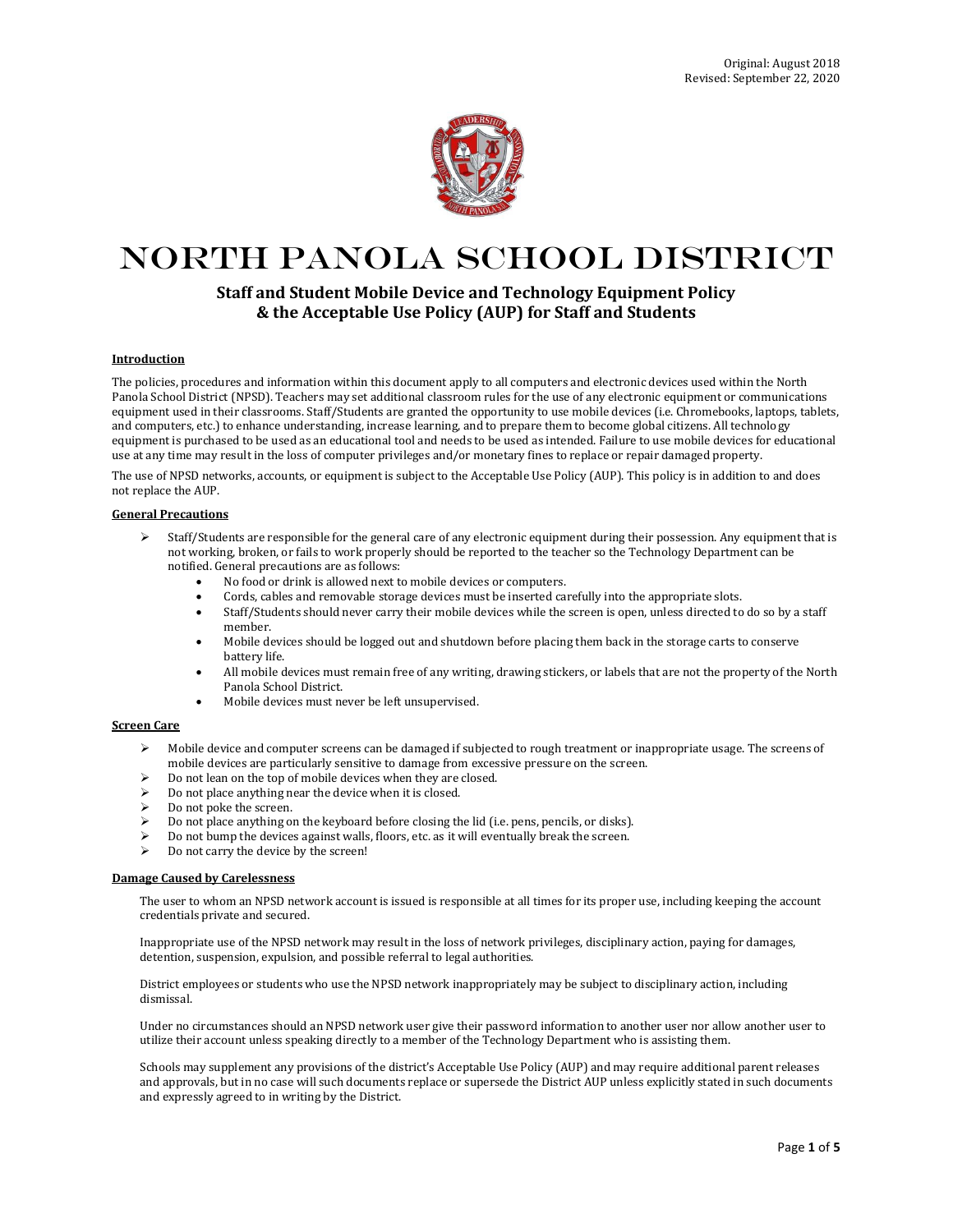Users will immediately report to the District any attempt by other network users to engage in inappropriate conversations or personal contact, or any other behavior in violation of this or any other policies.

Any non-standard software that is needed to perform a specific job function will need to be brought to the attention of the Technology Department, which the department will either approve or deny such requests, at its discretion. Those applications shall be the sole responsibility of the user requesting its use, and if the application interferes with any required programs, applications, and utilities, it should not be used and if in use, it may be disabled.

# **Acceptable Uses of Technology (not all inclusive)**

A responsible user of technology will:

- Use school technology for school-related activities.
- Follow the same guidelines for respectful, responsible behavior online that they are expected to follow offline.
- $\triangleright$  Treat school technology resources carefully and alert staff if there is any problem with their operation.
- $\triangleright$  Encourage positive, constructive discussion if allowed to use communicative or collaborative technologies.
- Alert a teacher, administrator, or other staff member if they see threatening, inappropriate, or harmful content (images, messages, and posts) online.
- $\triangleright$  Use District technologies at appropriate times, in approved places, for educational pursuits.

#### *This is not intended to be an exhaustive list. Users should use their own good judgment when using NPSD technology*.

#### **Unacceptable Uses of Technology (not all inclusive)**

- Violating any state and/or federal law (including but not limited to copyright laws).
- Using profanity, obscenity, or other language that may be offensive to others.
- $\triangleright$  Making personal attacks on other people, organizations, religions, or ethnicities.
- $\triangleright$  Accessing, downloading, storing, or printing files or messages that are sexually explicit, obscene, or that offend or tend to degrade others. The administration invokes its discretionary rights to determine such suitability.
- $\triangleright$  Not respecting the privacy of a person by posting personal contact information, such as work/home address, telephone, email, photographs, names, or other personal information, without obtaining prior permission from the person affected.
- Posting or transmission outside the NPSD of student data or information without written parent/guardian permission.
- Forwarding personal communications without the author's prior consent.
- $\triangleright$  Using the NPSD Internet for commercial purposes, financial gain, personal business, producing advertisement, business service endorsement, or religious or political lobbying.
- Destroying or altering the files of another user without permission.
- Viewing or taking the files of another user without permission.

#### **Email**

Employee and student NPSD email is the property of NPSD. NPSD does not archive employee or student email. It is the responsibility of the employee and student to maintain their email account appropriately.

Use of "Internet mail" by students, staff, and faculty such as Yahoo mail, Gmail, and POP3 accounts by their "home" Internet services provider is allowed unless it does not pass the web filter. The district does not block use of Internet mail accounts, but any "OFFICIAL" communications, e.g., Teacher to Parent, Teacher to Student, Staff to Staff, must be via the district's email system **only**. This includes, but is not limited to teachers who guide extracurricular activities such as Clubs, Bands, Athletics, and the like. This also applies to prohibit the use of messaging in Facebook or other social media services for such official communications. No employee should ever communicate with any student or parent via Facebook message or other social media direct message.

#### **Younger Students**

For students under the age of 13, the Children's Online Privacy Protection Act (COPPA) requires parental permission for educational software tools. Parents who wish to deny their child(ren) access to these tools must do so in writing to the building administrator indicating that their child should not have access to the tools. Examples of these tools are Google Apps for Education and/or similar educational programs. Denying use of educational tools does not include state or district assessments.

#### **Filtering**

NPSD uses an advanced Content Filter and SPAM Filter. NPSD complies with the regulations of CIPA, the Children's Internet Protection Act, to provide internet content filtering services for students. Filtering services are a means of protection from objectionable sites but cannot provide a 100% protection. Therefore, NPSD provides no guarantees but will attempt to protect students from accessing such objectionable internet sites. In the event that inappropriate material is accessible, NPSD will not be held liable.

This filter updated weekly in order to restrict access to the above items. Filtering is not a 100% foolproof way of limiting access to appropriate sites. Inappropriate sites are added to the Internet daily. Students will be monitored by teachers or other personnel employed by the NPSD while using the Internet. All inappropriate hits are logged along with the date/time and the IP address of the workstation making the request. Attempts to bypass the school Internet filters is in violation of this AUP and will be subject to disciplinary action that may include denial of access to technology, detention, suspension, expulsion, termination of employment or other remedies applicable under the school disciplinary policy, and state or federal law.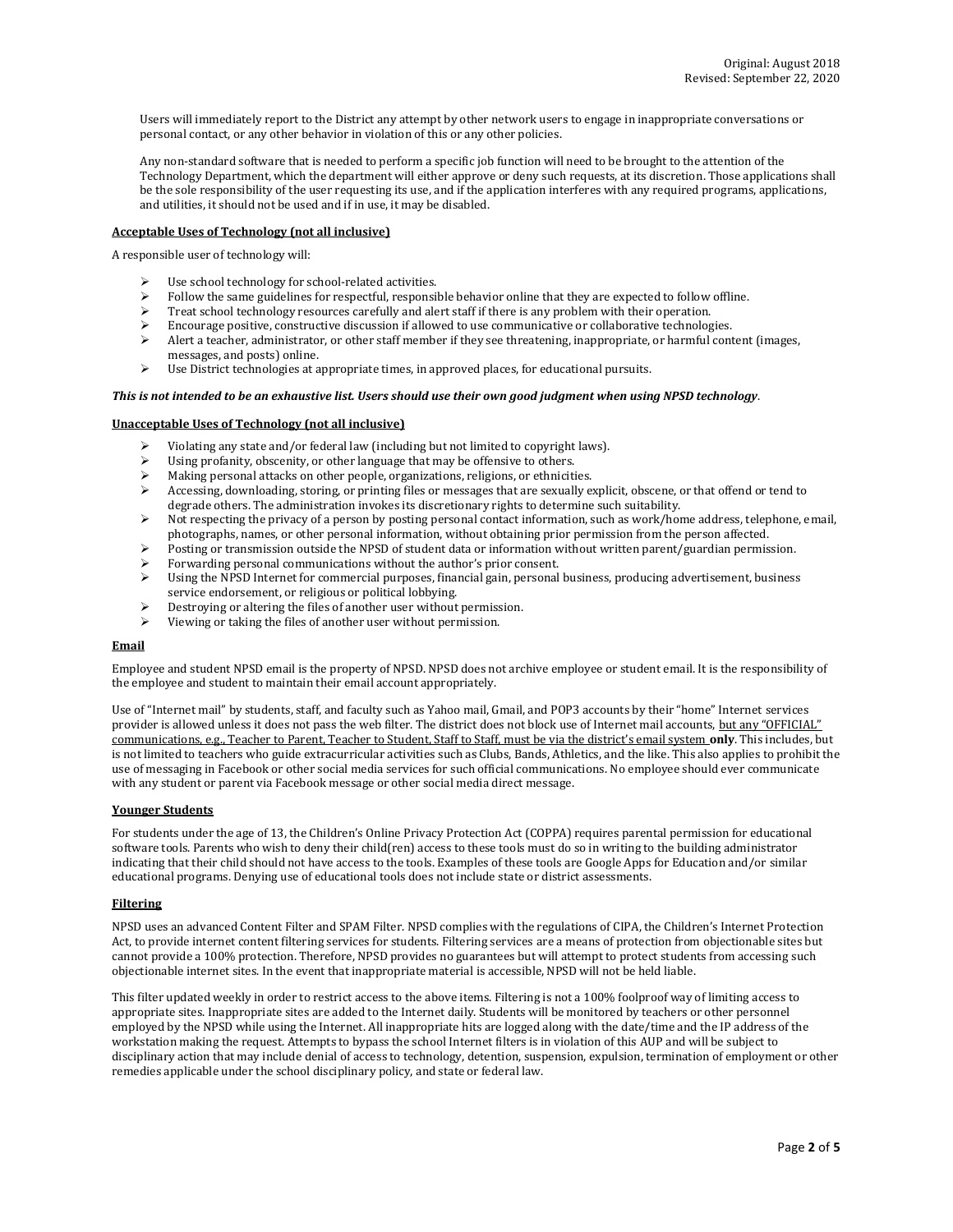#### **Workstation Monitoring**

All data transferred and/or transmitted over the NPSD network can be monitored and recorded at any time. All data transferred or transmitted over the network can be tracked and identified, and originating users can be held liable if their use of the network violates any established policy, regulation, or law. Any data stored on district-owned equipment may be archived and preserved by the district for an indefinite period. Such data includes, but is not limited to email, text documents, digital photographs, music, and other digital or electronic files. If a particular workstation continues to try to connect to an inappropriate site, that workstation will be remotely monitored and the individual using that workstation will be reported to the Principal of the school and the NPSD Central Office.

#### **Technology Covered**

NPSD may provide the privilege of Internet access, desktop computers, mobile computers or devices, videoconferencing capabilities, online collaboration capabilities, email, and more. The AUP applies to District-owned technology equipment utilizing the NPSD network, the NPSD Internet connection, and/or private networks/Internet connections. The AUP also applies to privately-owned devices accessing the NPSD network, the NPSD Internet connection, and/or private networks/Internet connections while on school property or participating in school functions or events off campus. NPSD policies outlined in this document cover all available technologies now and in the future, not just those specifically listed or currently available.

#### **Promethean Board Usage**

The District has a policy that addresses Promethean board usage. The following is in addition to and does not replace the separate Promethean board usage policy.

- $\triangleright$  Do not tape paper of any kind to the surface of the board.
- $\triangleright$  Do not use anything sticky such as large Post-It's, tape, putty, etc. on the board.
- Do not write on the board with dry erase markers or allow students to write on the board with markers or pens. If your lamp blows, please use the dry erase board in your room or the large Post-It's on a wall to conduct lessons until your replacement lamp is ordered and installed.
- $\geq$  Do not leave boards on if it will be inactive for more than 10 minutes.

Failure to comply with the guidelines of using the Promethean Board will result in the following:

1st Offense: Verbal Warning with documentation submitted to the Technology Department.

 $2<sup>nd</sup>$  Offense: Write-up to Building Administrator with documentation submitted to the Technology Department.

 $3<sup>rd</sup>$  Offense: Report submitted from the Technology Department to Central office to be placed in personnel file and based on damage(s) incurred, monetary retribution may be deducted from pay.

#### **Network Security**

Users are expected to take reasonable safeguards against the transmission of security threats over the NPSD network. This includes not opening or distributing infected files, programs, emails, or email attachments and not opening or accessing links, files, programs, emails, or email attachments of unknown or untrusted origin. Users should never share personal information, including student personal information. If users believe a computer or laptop they are using might be infected with a virus or other malicious code or program, they should immediately alert the Technology Department. Users should not attempt to remove the virus or malicious code themselves or download any programs to help remove the virus or malicious code.

## **Online Etiquette**

Users should always use the Internet, network resources, and online sites in a courteous and respectful manner.

Users should recognize that among the valuable content online there is also unverified, incorrect, or inappropriate content. Users should only use known or trusted sources when conducting research via the Internet.

Users should remember not to post anything online (including but not limited to social media sites and services) that they would not want students, parents, teachers, or future colleges or employers to see. Once something is online, it cannot be completely retracted and can sometimes be shared and spread in ways the user never intended.

#### **Digital Citizenship**

NPSD used the Digital Citizenship Curriculum provided by Common Sense Media. This curriculum discusses topics like smart searching, cyber bullying, and protecting one's identity online.

## **Plagiarism**

Users should not plagiarize (or use as their own, without citing the original creator) content, including words or images, from the Internet. Users should not take credit for things they did not create themselves, or misrepresent themselves as an author or creator of something found online.

Information obtained via the Internet should be appropriately cited, giving credit to the original author.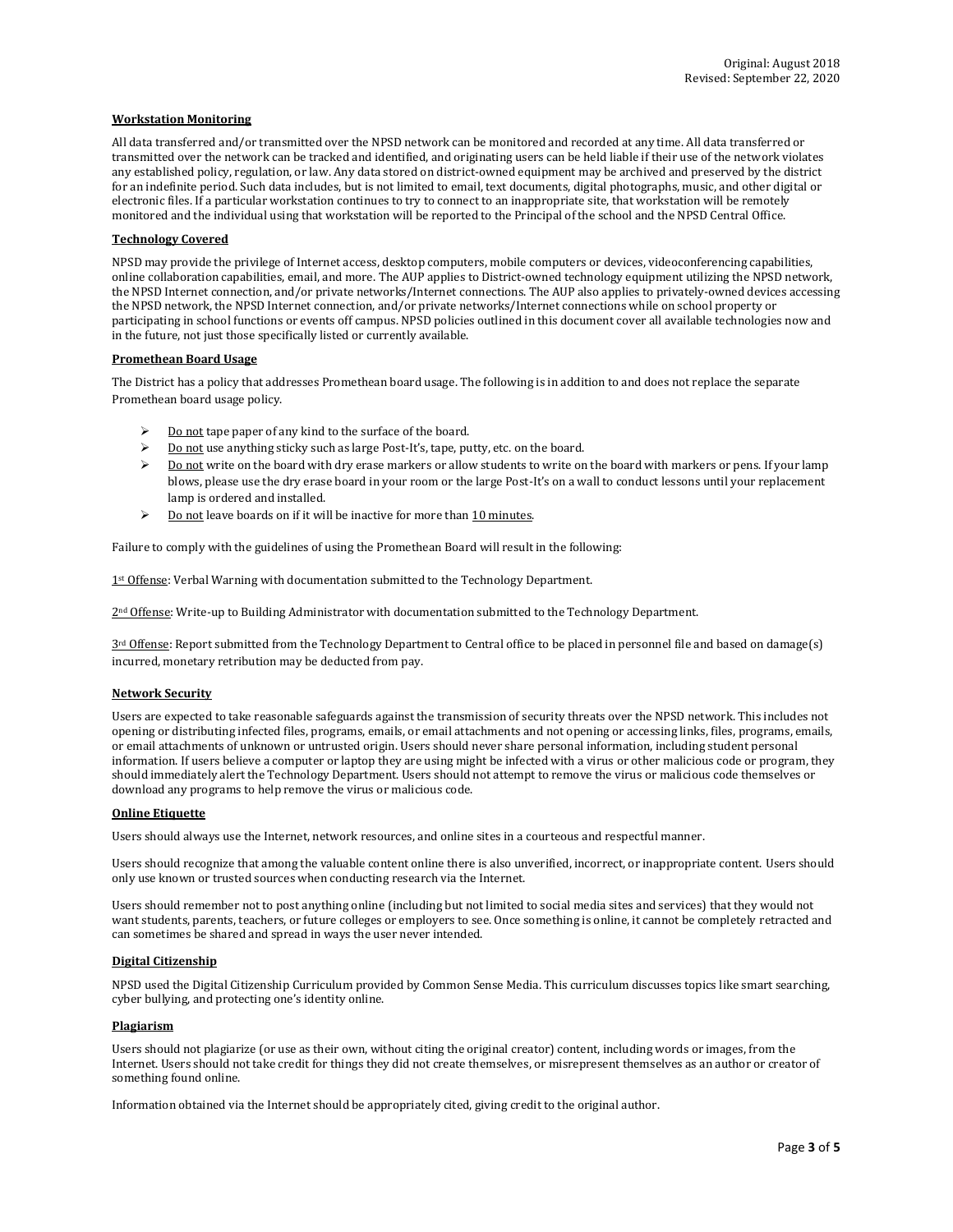# **Personal Safety**

Users should never share personal information, including phone number, address, social security number, birthday, or financial information, over the Internet without adult permission. This applies to both the user's personal information and the personal information of other users. Users should recognize that communicating over the Internet brings anonymity and associated risks and should carefully safeguard the personal information of themselves and others. Users should never agree to meet someone in person they meet online without parental permission. If users see a message, comment, image, or anything else online that makes them concerned for their personal safety or the safety of someone else, they should immediately bring it to the attention of an adult (teacher or administrator if at school, parent if the student is using the device at home).

#### **Cyber Bullying**

Cyber bullying includes, but is not limited to, harassing, flaming, denigrating, impersonating, outing, tricking, excluding, and cyber stalking. It will not be tolerated. Users should not send emails or messages, post comments, or take any other action online with the intent to harass, ridicule, humiliate, or harm the targeted individual and create for the targeted individual a hostile school environment.

Engaging in these behaviors or in any online activities intended to harm (physically or emotionally) another person, will result in disciplinary action. In some cases, cyber bullying can be a crime. Users should remember that online activities might be monitored.

Users will report to a staff member any attempt to cyber bully any other user or persons. NPSD will incorporate procedures to educate users about cyber bullying and take appropriate steps if a user has committed or is the victim of cyber bullying by another user. All students will be educated about appropriate online behavior.

#### **Intentional, Malicious, and Willful Destruction of NPSD Devices**

In the event a student intentionally, maliciously, and/or willfully damages or destroys any devices owned, leased, rented, provided by, or used by or in the NPSD, the student, student's parents, and/or guardians shall be required to reimburse NPSD for the full and complete cost of such damages. NPSD may pursue reimbursement and recovery for such damages, including but not limited to filing suit. NPSD may seek recovery of necessary court costs in the event it files suit to recover such reimbursement and recovery.

#### **Social Media**

The school district, schools, and select organizations have Facebook Pages and Twitter accounts that are monitored and maintained by the Public Relations Department and school/department administrators/designees. These social media outlets are meant to be a place for current students, parents, alumni, staff, and other district stakeholders to interact, ask questions and discuss topics relevant to NPSD.

Fraternization via social media between NPSD employees and current NPSD K-12 students is prohibited. Student access to social media, like Facebook, Instagram or any other sites of a similar status, on any NPSD campus is prohibited.

In addition to this policy, the District has a policy that addresses Social Media (**Policy GABBA: Social Media Websites**), which applies to all employees and students. By signing the AUP, users are acknowledging they have read and agreed to abide by the Social Media guidelines in both policies.

# **Disclaimer of Liability**

Internet use is a privilege, not a right. NPSD makes no warranties of any kind, either expressed or implied, for the access being provided.

- The staff, the school, and the NPSD are not responsible for any damages incurred, including, but not limited to, loss of data resulting from delays or interruption of service, for the loss of data stored on NPSD resources, or for personal property used to access NPSD resources.
- The NPSD will not be responsible for the accuracy, nature, or quality of information stored on NPSD resources or gathered through district provided access.
- The NPSD will not be responsible for unauthorized financial obligations resulting from use of district-provided access.
- Further, even though the NPSD may use technical or manual means to regulate access and information, these methods do not provide a foolproof means for enforcing the provisions of this policy. Therefore, NPSD will not be responsible for any damages incurred from technology resource access and/or failure to enforce this policy.
- $\triangleright$  NPSD reserves the right to amend and/or change this policy in whole or in part at any time. Notice will be given of any changes during the current school year.

#### **Requirements**

- Each user allowed access to NPSD technology resources must sign and date a contract agreeing to abide and enforce this policy on an annual basis and put on file with the Office of Superintendent or a designee.
- Student contracts must be signed and dated by the student and their parent or legal guardian, and it should be turned into the Office of Superintendent to be placed on file before access can be granted.
- $\triangleright$  Employee contracts must be signed and dated by the employee and their supervisor annually and turned into Central Office to be placed in their employee folder before access can be granted.
- Guest accounts can be provided on a case-by-case, time-limited basis. All guest accounts must sign and date an AUP contract and be reviewed by the Technology Coordinator and/or Network Administrator, before access can be granted.
- ▶ No users will be allowed access to NPSD technology resources without a signed and dated contract on file.